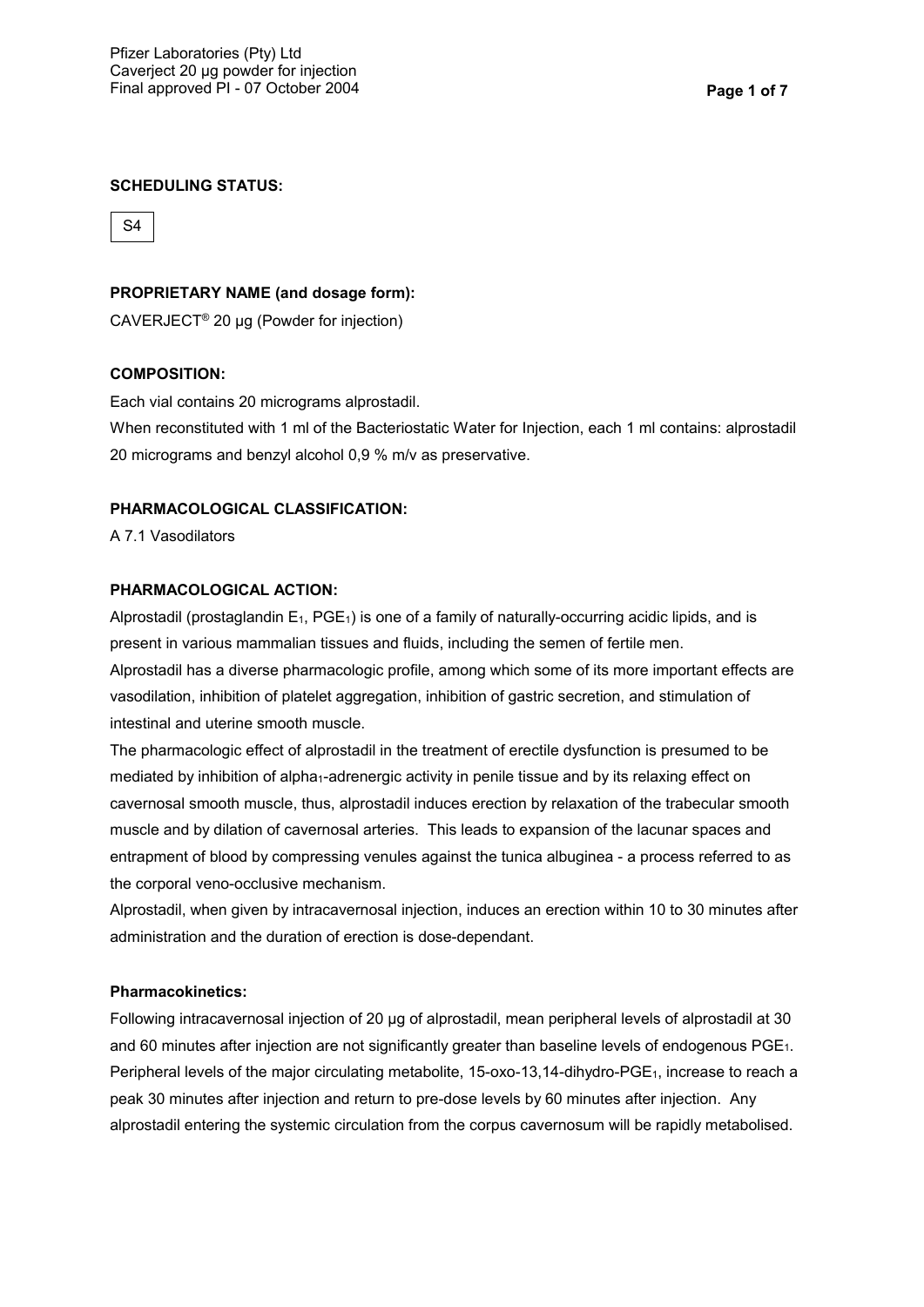Following intravenous administration, approximately 80 % of the circulating alprostadil is metabolised in one pass through the lungs, primarily by beta and omega-oxidation. The metabolites are excreted primarily by the kidney and excretion is essentially complete within 24 hours. There is no evidence of tissue retention of alprostadil or its metabolites following intravenous administration.

### **INDICATIONS:**

Treatment of erectile dysfunction in adult males due to neurogenic, vasculogenic, psychogenic or mixed aetiology.

An adjunct to other diagnostic tests in the diagnosis of erectile dysfunction.

## **CONTRA-INDICATIONS:**

Intracavernosal alprostadil should not be used in patients who have a known hypersensitivity to alprostadil, benzyl alcohol, or any of the other constituents, or in patients who have conditions that might predispose them to priapism such as sickle cell anaemia or trait, multiple myeloma, or leukaemia, or in patients with anatomical deformity of the penis such as angulation, cavernosal fibrosis, or Peyronie's disease. Patients with a penile implant should not be treated with CAVERJECT. CAVERJECT should not be used in men in whom sexual activity is medically inadvisable or contraindicated.

CAVERJECT should not be used in women or children and is not for use in newborns.

### **WARNINGS:**

Prolonged erection and/or priapism may occur. Patients should be instructed to report to a physician any erection lasting for a prolonged time period, such as 4 hours or longer. Treatment of priapism should be according to established medical practice (See KNOWN SYMPTOMS OF OVERDOSAGE AND PARTICULARS OF ITS TREATMENT).

Penile fibrosis, including angulation, fibrotic nodules and Peyronie's disease occurred in 3 % of patients in clinical studies with CAVERJECT. Regular follow-up of patients, with careful examination of the penis, is strongly recommended to detect signs of penile fibrosis. Treatment with CAVERJECT should be discontinued in patients who develop penile angulation, cavernosal fibrosis, or Peyronie's disease.

Patients on anticoagulants such as warfarin or heparin may have increased propensity for bleeding after the intracavernosal injection.

Underlying treatable medical causes of erectile dysfunction should be diagnosed and treated prior to initiation of therapy with CAVERJECT.

Use of intracavernosal alprostadil offers no protection from the transmission of sexually transmitted diseases. Individuals who use alprostadil should be counselled about the protective measures that are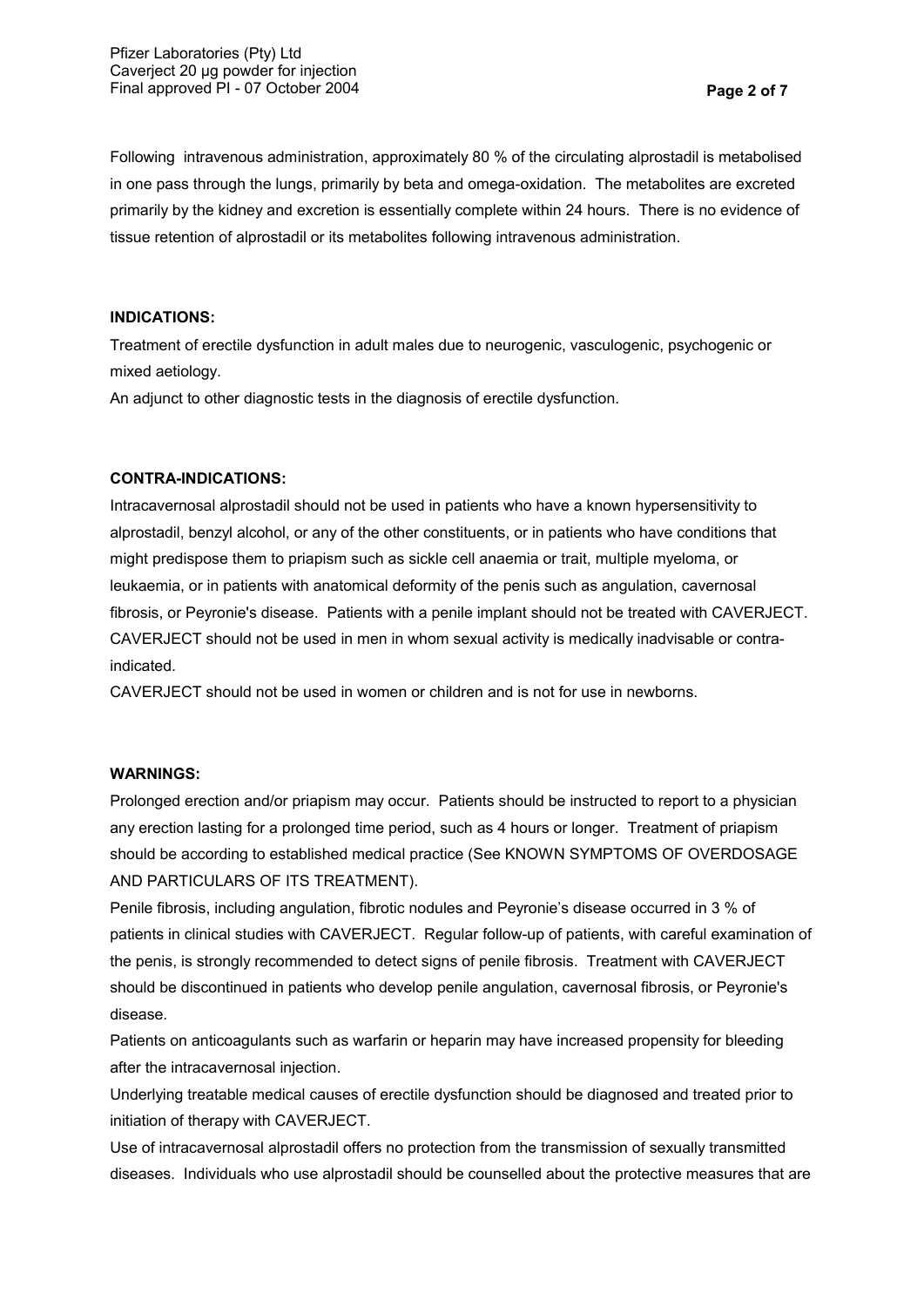necessary to guard against the spread of sexually transmitted diseases, including the human immunodeficiency virus (HIV). The injection of CAVERJECT can induce a small amount of bleeding at the site of injection and in patients, infected with blood-born diseases, this could increase the transmission of such disease to the partner.

## **DOSAGE AND DIRECTIONS FOR USE:**

Alprostadil is administered by direct intracavernosal injection. A 27 - 30 gauge needle is recommended.

The first injection of alprostadil must be done by medically trained personnel.

After proper training and instruction, alprostadil may be injected at home. If self-administration is planned, the physician should make an assessment of the patient's skill and competence with the procedure. The intracavernosal injection must be done under clean conditions and the vial and injection site must be cleaned with the swabs provided. The site of injection is usually along the dorso-lateral aspect of the proximal third of the penis. Visible veins should be avoided.

The side of the penis that is injected and the site of the injection must be alternated.

The injection site must be compressed (using an alcohol swab to cover the injection site) until the bleeding has stopped.

The dose of CAVERJECT should be individualised for each patient by careful titration under supervision by a physician. The dose that is selected for self-injection treatment should provide the patient with an erection that is satisfactory for sexual intercourse. It is recommended that the dose administered produces a duration of erection not exceeding one hour. If the duration is longer, the dose should be reduced. The majority of patients achieve a satisfactory response with doses in the range of 10 to 20 micrograms. Doses greater than 60 micrograms of alprostadil are not recommended. While on self-injection, it is recommended that the patient visits the prescribing physician's office every 3 months. At that time, the efficacy and safety of the therapy should be assessed and the dose of CAVERJECT should be adjusted if needed.

## **Reconstitution of injection**:

Flip off the plastic cap from the vial, and use one of the swabs to wipe the rubber cap. Fit the 22 gauge needle to the pre-filled syringe. Inject the 1 ml of diluent into the vial, and shake to dissolve the powder entirely. Withdraw slightly more than the required dose of CAVERJECT solution, remove the 22 gauge needle, and fit the 27 gauge needle. Adjust volume to the required dose for injection. Following administration, any unused contents of the vial or syringe should be discarded.

## **As an aid to aetiologic diagnosis:**

**Subjects without evidence of neurological dysfunction**: 20 micrograms alprostadil to be injected into the corpus cavernosum and massaged through the penis. Should an ensuing erection persist for more than one hour detumescent therapy (see KNOWN SYMPTOMS OF OVERDOSAGE AND PARTICULARS OF ITS TREATMENT) should be employed to prevent a risk of priapism prior to the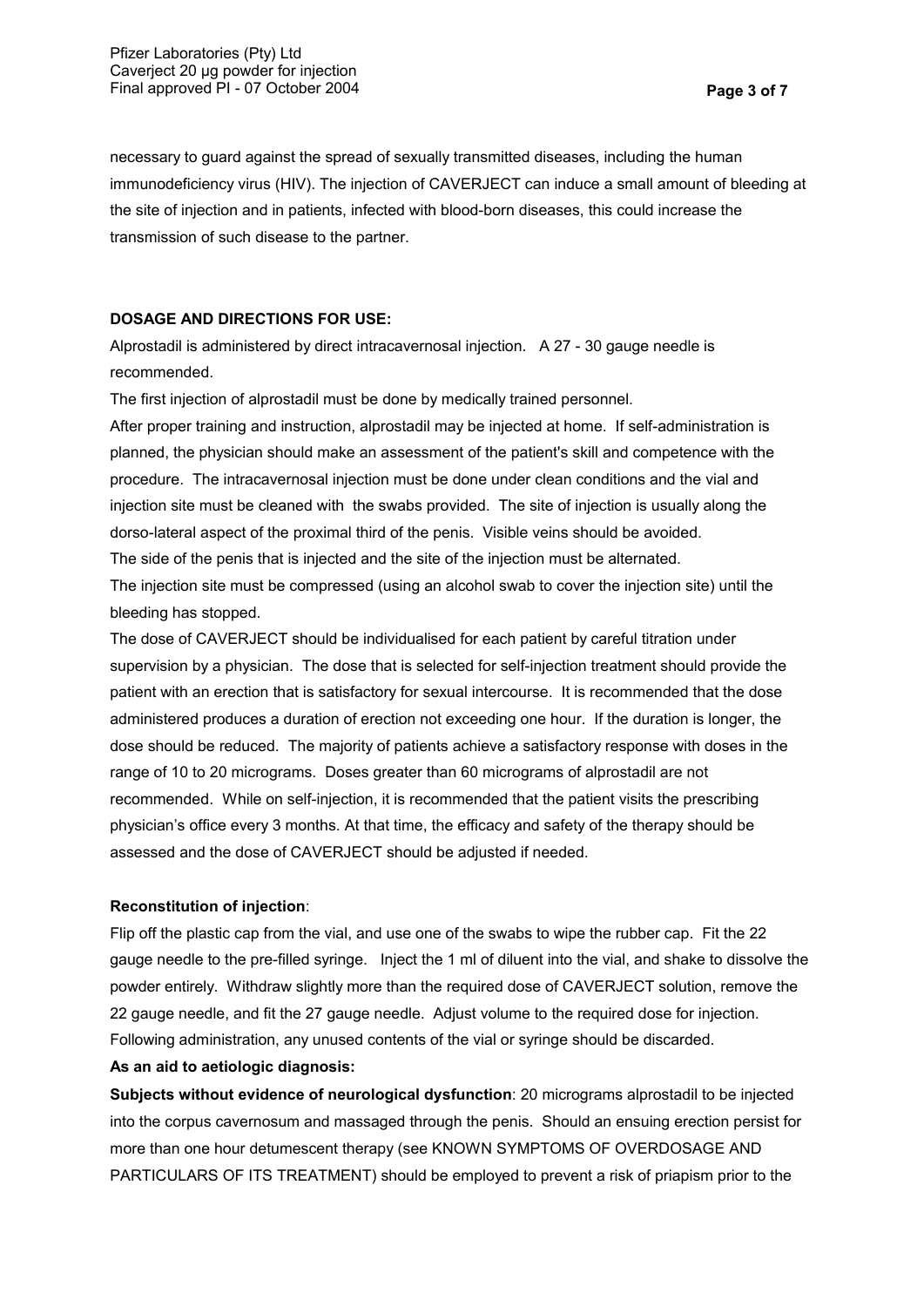subject leaving the clinic. Over 80 % of subjects may be expected to respond to a single 20 microgram dose of alprostadil. At the time of discharge from the clinic, the erection should have subsided entirely and the penis must be in a completely flaccid state.

**Subjects with evidence of neurological dysfunction**: These patients can be expected to respond to lower doses of alprostadil. In subjects with erectile dysfunction caused by neurologic disease/trauma the dose for diagnostic testing must not exceed 10 micrograms and an initial dose of 5 micrograms is likely to be appropriate. Should an ensuing erection persist for more than one hour detumescent therapy (see KNOWN SYMPTOMS OF OVERDOSAGE AND PARTICULARS OF ITS TREATMENT) should be employed to prevent a risk of priapism prior to the subject leaving the clinic. At the time of discharge from the clinic, the erection should have subsided entirely and the penis must be in a completely flaccid state.

### **Treatment**:

### **Erectile dysfunction of vasculogenic, psychogenic or mixed aetiology:**

The initial dose of alprostadil is 2,5 micrograms. The second dose should be 5 micrograms if there is a partial response, and 7,5 micrograms if there is no response. Subsequent incremental increases of 5 - 10 micrograms should be given until an optimal dose is achieved. If there is no response to the administered dose, then the next higher dose may be given within 1 hour. The patient must stay in the physician's office until complete detumescence occurs. If there is a response, then there should be at least a 1-day interval before the next dose is given.

## **Erectile dysfunction of pure neurogenic (spinal cord injury) aetiology:**

Dose titration should be initiated at 1,25 micrograms. The dose may be increased by 1,25 micrograms to a dose of 2,5 micrograms, followed by an increment of 2,5 micrograms to a dose of 5 micrograms, and then in 5 microgram increments until the dose that produces an erection suitable for intercourse and not exceeding a duration of 60 minutes. If there is no response to the administered dose, then the next higher dose may be given within 1 hour. The patient must stay in the physician's office until complete detumescence occurs. If there is a response, then there should be at least a 1-day interval before the next dose is given.

The usual maximum recommended frequency of injection is no more than once daily and no more than three times weekly.

#### **Reconstitution and storage**:

Only the supplied diluent should be used to prepare solutions.

Reconstituted solutions are physically and chemically stable for a period of 24 hours at room temperature and for 7 days in the fridge if stored in the original container. Do not store the unused pack or reconstituted solution in a freezer.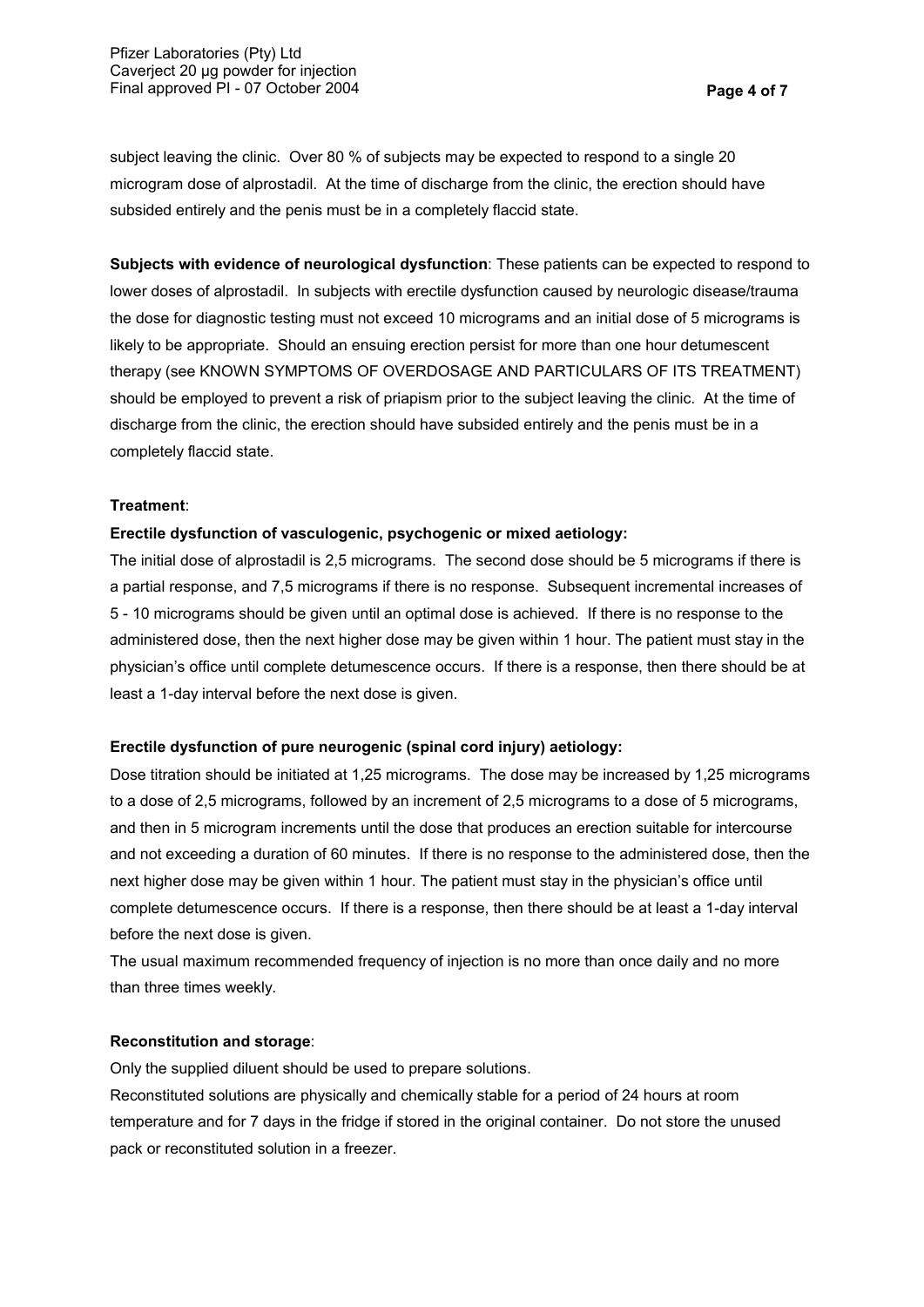# **SIDE EFFECTS AND SPECIAL PRECAUTIONS:**

The most frequent adverse reaction after intracavernosal injection of CAVERJECT is penile pain. In studies, 34 % of the patients reported penile pain at least once; however, this event was associated with only 11 % of the administered injections. In the majority of the cases, penile pain was rated mild or moderate in intensity. 3 % of patients discontinued treatment because of penile pain.

Painful erection is more likely to occur in patients with anatomical deformities of the penis, such as angulation, phimosis, cavernosal fibrosis, Peyronie's disease or plaques.

Haematoma at the site of injection, which is related to the injection technique rather than to the effects of alprostadil, occurs less frequently (3 %).

In a small number of patients prolonged erection (defined as an erection which lasts  $4 - 6$  hours) and/or priapism (defined as an erection which lasts 6 hours or longer) may occur. In the majority of cases, spontaneous detumescence occurred.

The following local adverse reactions occurred in a small number of patients: injection site ecchymosis, penile rash, penile oedema, and penile fibrosis. The following local adverse reactions were reported by fewer than 1 % of patients: balanitis, injection site haemorrhage, injection site inflammation, injection site itching, injection site swelling, urethral bleeding, and penile warmth, numbness, yeast infection, irritation, sensitivity, phimosis, pruritus, erythema, venous leak, painful erection, and abnormal ejaculation.

In terms of systemic events, the following were reported for fewer than 1 % of patients in clinical studies, and were judged to be possibly related to CAVERJECT use: testicular pain, testicular swelling, scrotal erythema, pain or tightness, urinary frequency, urinary urgency, impaired urination, hypotension, vasodilatation, hypertension, supraventricular extrasystole, peripheral vascular disorder, dizziness, hypaesthesia, buttock weakness, localized pain (buttocks pain, leg pain, genital pain, abdominal pain), headache, pelvic pain, back pain, flu syndrome.

Haemodynamic changes, manifested as decreases in blood pressure and increases in pulse rate, were observed during clinical studies, principally at doses above 20 micrograms and above 30 micrograms of CAVERJECT, respectively, and appeared to be dose-dependent. However, these changes were usually clinically unimportant; only 3 patients (0,2 %) discontinued the treatment because of symptomatic hypotension.

CAVERJECT had no clinically important effect on serum or urine laboratory tests.

**Interactions:** None known. Not intended for co-administration with any other agent for the treatment of erectile dysfunction.

## **KNOWN SYMPTOMS OF OVERDOSAGE AND PARTICULARS OF ITS TREATMENT:**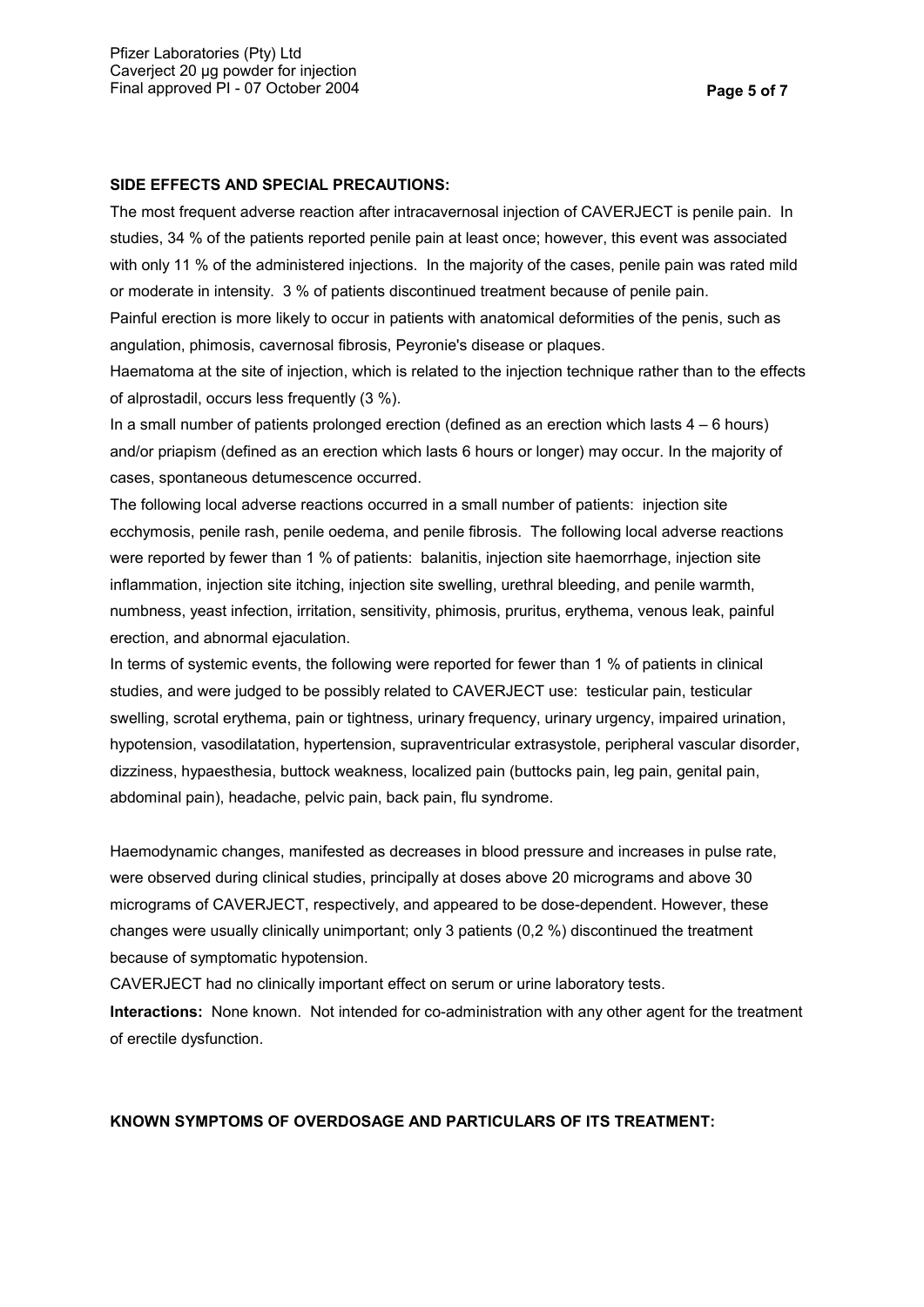The pharmacotoxic signs of alprostadil are similar in all animal species and include depression, soft stools or diarrhoea and rapid breathing. In animals, the lowest acute  $LD_{50}$  was 12 mg/kg which is 12,000 times greater than the maximum recommended human dose of 60 micrograms. In man, prolonged erection and/or priapism are known to occur following intracavernosal administration of vasoactive substances, including alprostadil. Patients should be instructed to report to a physician any erection lasting for a prolonged time period, such as 4 hours or longer. Treatment should be according to established medical practice.

The treatment of priapism (prolonged erection) should not be delayed more than 6 hours. Initial therapy should be by penile aspiration. Using aseptic technique, insert a 19 - 21 gauge butterfly needle into the corpus cavernosum and aspirate 20 - 50 ml of blood. This may detumesce the penis. If necessary, the procedure may be repeated on the opposite side of the penis. If still unsuccessful, intracavernosal injection of alpha-adrenergic medication is recommended. Although the usual contraindication to intrapenile administration of a vasoconstrictor does not apply in the treatment of priapism, caution is advised when this option is exercised. Blood pressure and pulse should be continuously monitored during the procedure. Extreme caution is required in patients with coronary heart disease, uncontrolled hypertension, cerebral ischaemia, and in subjects taking monoamine oxidase inhibitors. In the latter case, facilities should be available to manage a hypertensive crisis. A 200 microgram/ml solution of phenylephrine should be prepared, and 0,5 to 1,0 ml of the solution injected every 5 to 10 minutes. Alternatively, a 20 microgram/ml solution of epinephrine should be used. If necessary, this may be followed by further aspiration of blood through the same butterfly needle. The maximum dose of phenylephrine should be 1 mg, or epinephrine 100 micrograms (5 ml of the solution). As an alternative metaraminol may be used, but it should be noted that fatal hypertensive crises have been reported. If this still fails to resolve the priapism, urgent surgical referral for further management, which may include a shunt procedure, is required.

## **IDENTIFICATION:**

CAVERJECT 20 µg Powder for injection: A white to off-white lyophilised powder BACTERIOSTATIC WATER FOR INJECTION: Clear, colourless liquid, free of particles. The reconstituted product is a clear, colourless solution.

## **PRESENTATION:**

The following components are included in the pack:

CAVERJECT 20 µg Powder for injection: A single dose vial containing a white to off-white lyophilised powder.

BACTERIOSTATIC WATER FOR INJECTION: A pre-filled syringe containing the diluent solution which is 1 ml Bacteriostatic Water for Injections and benzyl alcohol 0,9 % w/v; 2 syringe needles and 2 swabs.